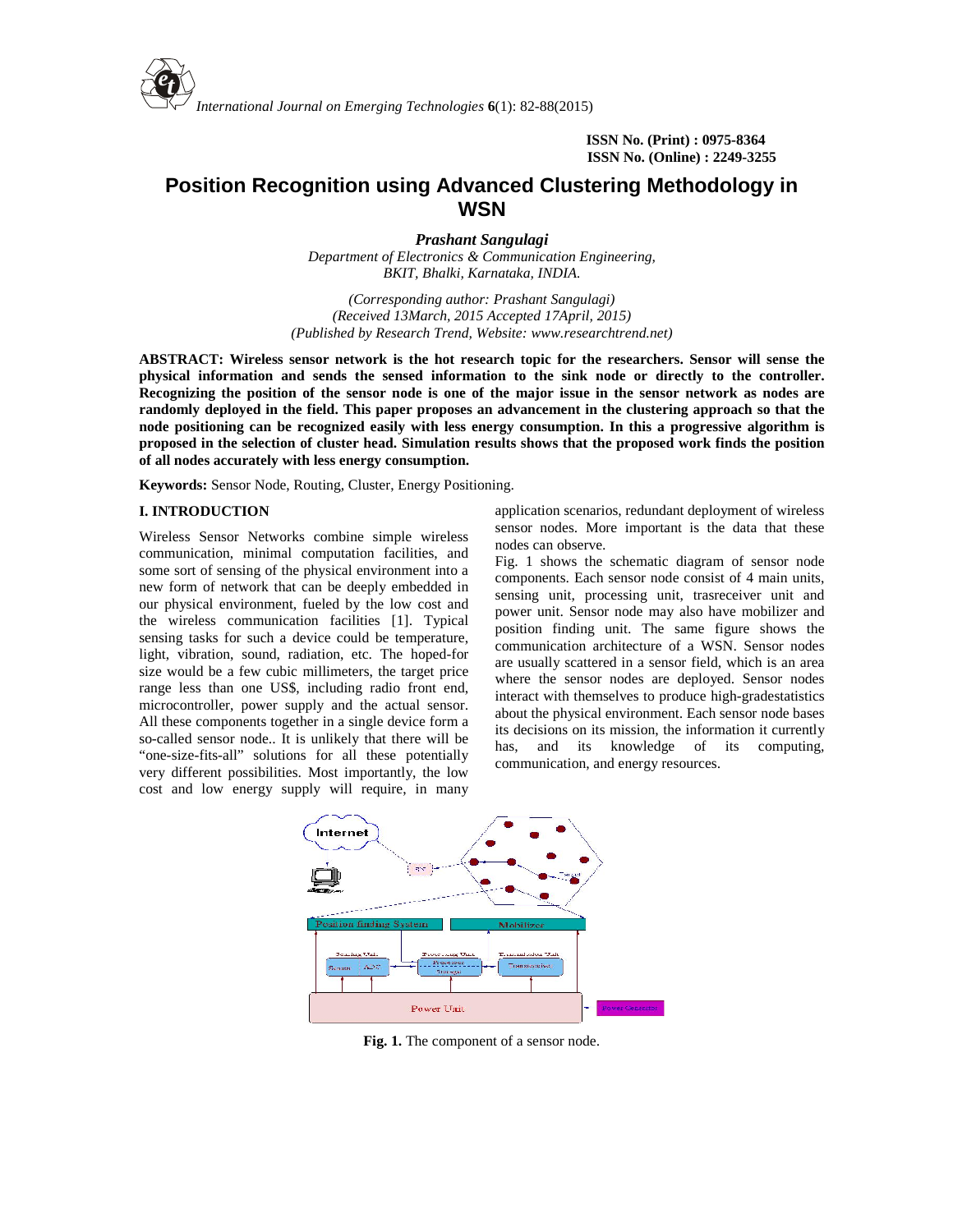Each of these scattered sensor nodes has the capability to collect and route data either to other sensors or back to an external base station(s).A base-station may be a fixed node or a mobile node capable of connecting the sensor network to an existing communications infrastructure or to the Internet where a user can have access to the reported data. Networking unattended sensor nodes may have profound effect on the efficiency of many military and civil applications such as target field imaging, intrusion detection, weather monitoring, security and tactical surveillance, distributed computing, detecting ambient conditions such as temperature, movement, sound, light, or the presence of certain objects, inventory control, and disaster management. Deployment of a sensor network in these applications can be in random fashion (e.g., dropped from an airplane) or can be planted manually (e.g., fire alarm sensors in a facility).

The working of each unit is as follows,

(i) Sensing units are typically composed of two subunits: sensors and A to D converter. The analog signals produced by the sensors based on the detected sensation are transformed to digital signals by the ADC, and then fed into the processing unit.

(ii) The processing unit, which is usually associated Location-based with a small storage unit, copes the ways that make the sensor node team up with the other nodes to carry out the allocated sensing tasks.

(iii) A transceiver unit joins the node to the network.

(iv) One of the most significant components of a sensor node is the power unit. A power-foraging unit such as solar cells may support power units.

Most of the sensor network routing techniques and sensing tasks require the knowledge of location with high accuracy. Thus, it is common that a sensor node has a location finding system. A mobilizer may sometimes be needed to move sensor nodes when it is required to carry out the assigned tasks.

All of these subunits may need to fit into a matchbox sized module. The required size may be smaller than even a cubic centimeter, which is light enough to remain suspended in the air. Apart from the size, there are also some other stringent constraints for sensor nodes. These nodes must: Consume extremely low power, Low production cost and be dispensable, Autonomous and operate unattended, Adaptive to the environment. Since the sensor nodes are often inaccessible, the lifetime of a sensor network depends on the lifetime of the power resources of the nodes. Power is also a scarce resource due to the size limitations. For instance, as stated in [2], the total stored energy in a smart dust mote is of the order of 1 Joule. It is possible to extend the lifetime of the sensor networks by energy foraging, which means extracting energy from the environment. A solar cell is an example for the techniques used for energy foraging.

First, due to the relatively large number of sensor nodes, it is not possible to build a global addressing scheme for the deployment of a large number of sensor nodes as the overhead of ID maintenance is high. Furthermore, sensor nodes that are deployed in an ad hoc manner need to be self-organizing as the ad hoc deployment of these nodes requires the system to form connections and cope with the resultant nodal distribution especially that the operation of the sensor networks is un- attended. In WSNs, sometimes getting the data is more important than knowing the IDs of which nodes sent the data. Second, in contrast to typical communication networks, almost all applications of sensor networks require the flow of sensed data from multiple sources to a particular BS. This, however, does not prevent the flow of data to be in other forms (e.g., multicast or peer to peer). Third, sensor nodes are tightly constrained in terms of energy, processing, and storage capacities. Thus, they require careful resource management. Fourth, in most application scenarios, nodes in WSNs are generally stationary after deployment except for, may be, a few mobile nodes. Nodes in other traditional wireless networks are free to move, which results in.

protocols utilize the position information to relay the data to the desired regions rather than the whole network. Last category includes routing approaches that are based on the protocol operation, which vary according to the approach used in the protocol [2,4].

In this kind of routing, sensor nodes are addressed by means of their locations. The distance between neighboring nodes can be estimated on the basis of incoming signal strengths. Relative coordinates of neighboring nodes can be obtained by exchanging such information between neighbors. Alternatively, the location of nodes may be available directly by communicating with a satellite, using GPS (Global Positioning System), if nodes are equipped with a small low power GPS receiver. To save energy, some location based schemes demand that nodes should go to sleep if there is no activity. More energy savings can be obtained by having as many sleeping nodes in the network as possible. The problem of designing sleep period schedules for each node in a localized manner was addressed in .In the rest of this section, we review most of the location or geographic based routing protocols. Organization of the paper is as follows, section II describes about the routing protocols in the WSN, section III comprises of proposed protocol performance, section IV gives Simulation of the proposed work, section V provides the results and discussion of the paper and at last section VI concludes the paper with some future scope.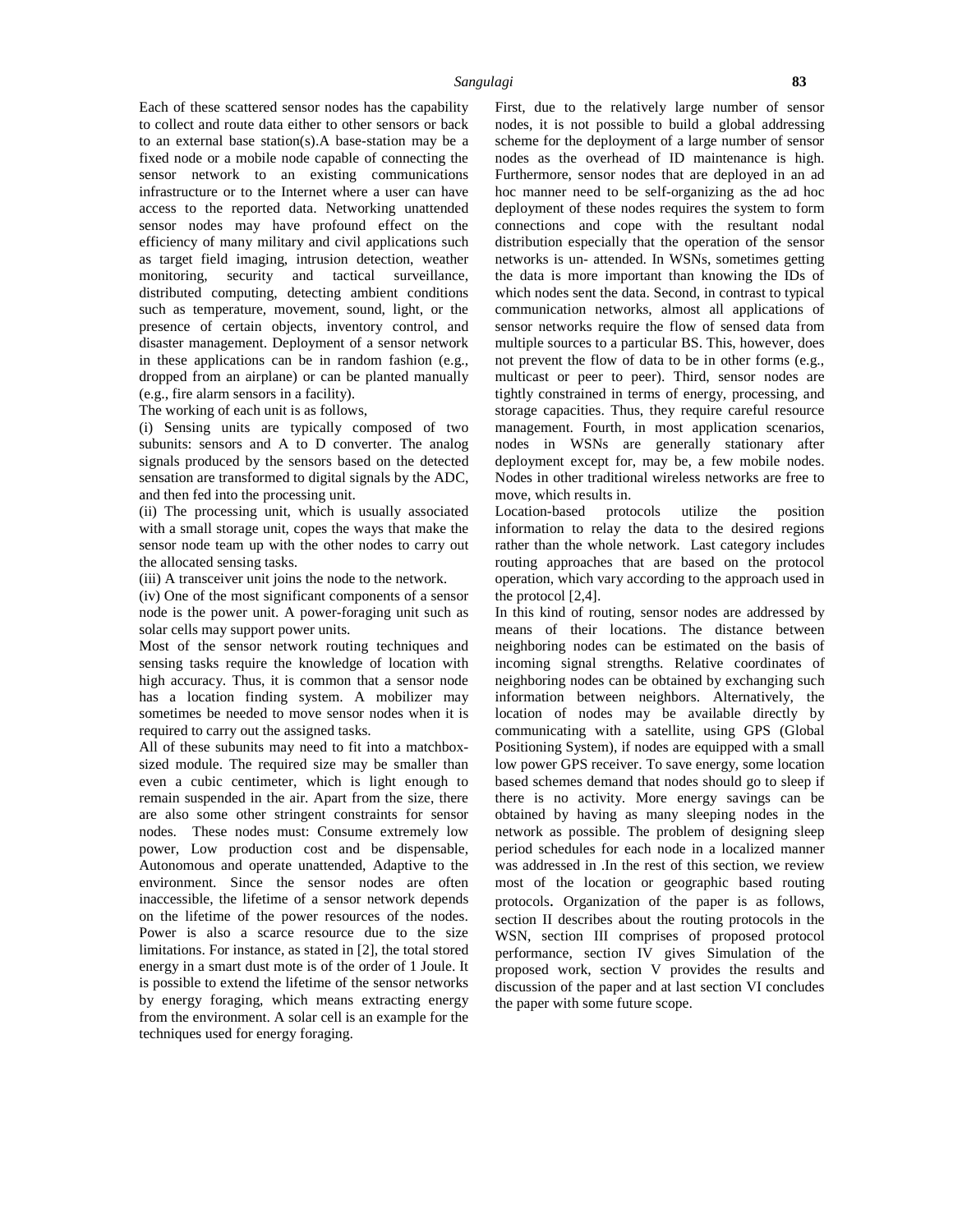## **II. ROUTING PROTOCOLS IN WSN**

This section includes, the state-of-the-art routing protocols for WSNs[1,5]. In general, routing in WSNs can be divided into flat-based routing, hierarchical based routing, and location-based routing depending on the network structure. In °at-based routing, all nodes are typically assigned equal roles or functionality. In hierarchical-based routing, however, nodes will play different roles in the network. In location-based routing, sensor nodes' positions are exploited to route data in the network [8-12].

# *A) Network Structure Based Protocols*

**i) Flat Routing.** In flat networks, each node typically plays the same role and sensor nodes collaborate together to perform the sensing task. Due to the large number of such nodes, it is not feasible to assign a global identifier to each node. This consideration has led to data centric routing, where the BS sends queries to certain regions and waits for data from the sensors located in the selected regions. Since data is being requested through queries, attribute-based naming is necessary to specify the properties of data [13].

**ii) Hierarchical Routing.** Hierarchical or cluster-based routing, originally proposed in wire-line networks, are well-known techniques with special advantages related to scalability and efficient communication. As such, the concept of hierarchical routing is also utilized to perform energy-efficient routing in WSNs. In a hierarchical architecture, higher energy nodes can be used to process and send the information while low energy nodes can be used to perform the sensing in the proximity of the target. Hierarchical routing is an efficient way to lower energy consumption within a cluster and by performing data aggregation and fusion in order to decrease the number of transmitted messages to the BS. Hierarchical routing is mainly two-layer routing where one layer is used to select cluster heads and the other layer is used for routing.

a) Cluster Based Routing In WSN: Wireless sensor networks (WSN) are wireless network composed of spatially distributed autonomous devices using sensors to cooperatively monitor physical or environmental conditions, such as temperature, sound, vibration, pressure, motion or pollutants, at different locations. Due to the deployment flexibility and maintenance simplicity, WSN applications have been seen in many areas. One of the most important design objectives of WSNs is to minimize node energy consumption and maximize the network lifetime. In recent years, clustered routing protocol has gained increasing attention from researchers because of its potential of extending WSN lifetime.

b) Location aware clustering: LEACH cluster head is selected using a threshold  $T(n)$ , as shown in Fig. 3,

where 
$$
T(n)
$$
 is calculated according to:  $T(n) =$   
 $P \Big|_{\ell}$  If  $n \in G$ 

$$
\left(\left(1-p\left(r\ mod\left(\frac{1}{p}\right)\right)\right)\right)
$$

In this formula, p is the percentage of cluster heads over all nodes in the network, i.e., the probability that a node is selected as a cluster head; r the number of rounds of selection; and G is the set of nodes that are not selected in round 1/p. As we can see here, the selection of cluster heads is totally randomly. The following figure shows the structure of clusters in WSN.





**Fig. 3.** Multiple cluster heads appear in a small region with LEACH protocol.

In addition, energy consumption is not considered as a factor in the above cluster head selection. In the reality, due to the environment where the nodes are deployed, the workload on data collection and transfer is different from node to node. Because node energy consumption is proportional to the amount and distance squared of data transferred, the more a node sends data and the farther it is away from the cluster head, the more energy is consumed with the node [13]. In Fig. 3, H1 and H2 are two cluster heads, nodes and are their cluster members, respectively. H1 and H2are very closely located. According to data communication model, the energy that a cluster head consumes is the sum of that consumed in receiving data and that in sending data.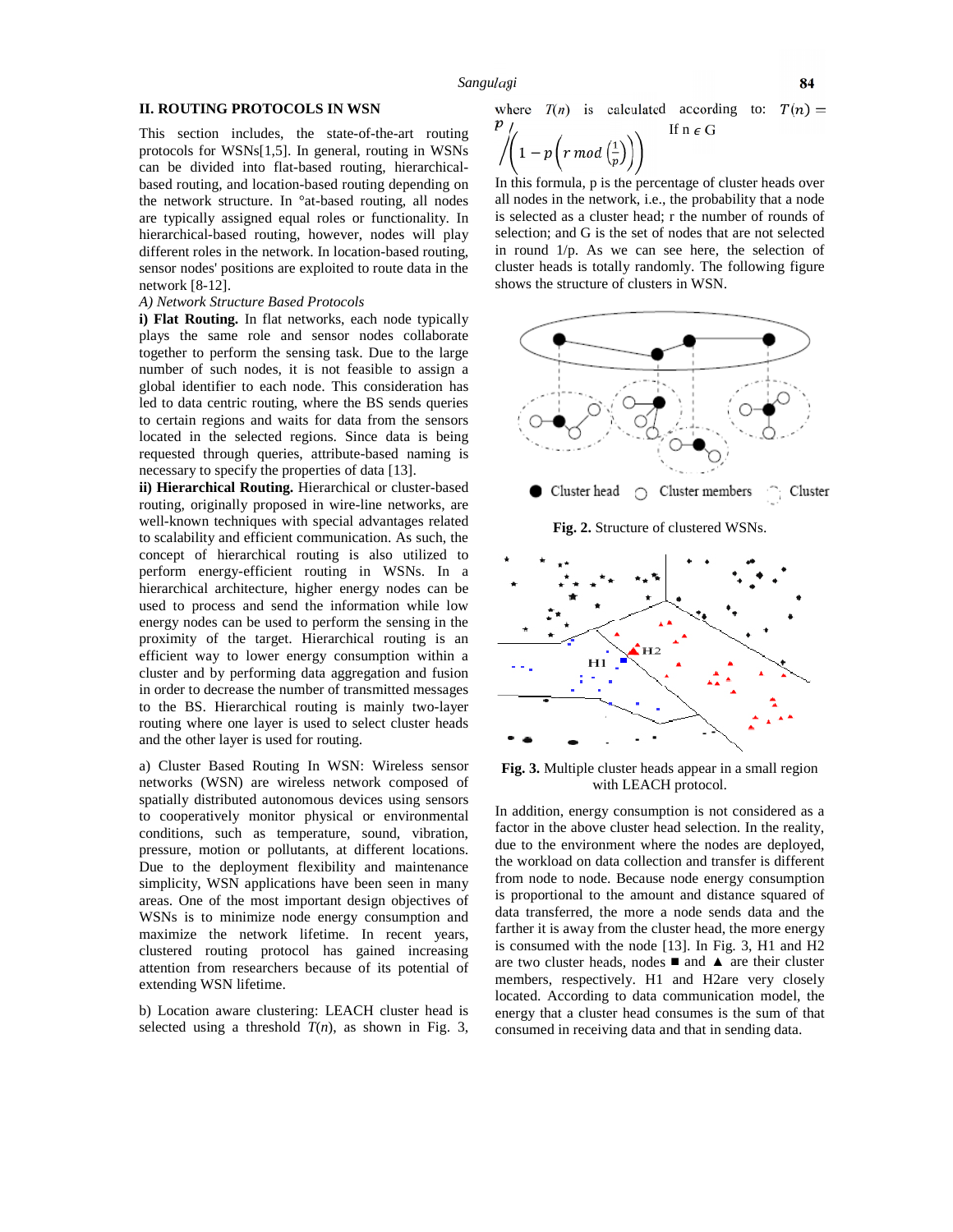## **III. PROTOCOL PERFORMANCE**

Wireless sensor networks vary with the network application and operational environment. LEACH protocol is suitable for the WSNs under the following assumptions [3]:

1) All senor nodes are identical and charged with the same amount of initial energy. All nodes consume energy at the same rate and are able to know their residual energy and control transmission power and distance. The energy consumption of transferring data from node A to node B is the same as that of transferring the same amount of data from node B to node A.

2) Every node can directly communicate with every other node, including the sink node.

3) The Sink node is fixed and far away from the wireless network. Thus we can ignore the energy consumed by the sink node. We assume that it always has sufficient energy to operate.

4) Every node has data to transfer in every timeframe. The data transferred by sobering nodes are related and can be fused.

5) Sensor nodes are static.

*A) Algorithms*

Algorithm is broken into rounds, and each rounds consists of following 4 phases:

(i) Advertisement phase

-Each node decides whether or not to become cluster head

-Advertises itself as cluster-head

(ii) Cluster Set-up phase

-Each node decides to which cluster it belongs

-Notification to the cluster-head

(iii) Schedule Creation

-Cluster-head creates a TDMA schedule notifying each node when it can transmit

(iv) Data transmission

-Each node send data during their allotted time

i) Temporal distribution in cluster head selection

After the deployment of sensor nodes, we first acquire all nodes' location information and report it to the base station. The base station decides Delay (Si) for every node based on the geographic distribution of all sensor nodes. Delay  $(S_i) = 0$  for those in the region to start first. During the process, nodes need to send their location information to the base station:  $S_i \rightarrow$  $B: ID(S_i), Loc(S_i)$ 

The base station needs to send the delay information to each node  $B \to S_i$ :  $ID(S_i)$ ,  $Delay(S_i)$ 

ii) Selection of cluster heads

Set Num (Give up) to 0. Start with the nodes in G1. If a cluster head is generated from G1, broadcast a *Hello* package and Num (Give up).  $H_i$  · Broadcast: ID( $H_i$ ), Hello, Num(Giveup)

When nodes in G1 are finished, consider nodes in G2. Now the cluster heads generated in G1 are reference points. The distance between a node in G2 and any cluster head in G1 is a factor in selecting the node as a cluster head, as well as the random value of  $T(n)$ . If all conditions are satisfied, then broadcast the Hello message and Num (Give up).  $H_i$  Broadcast: ID(H<sub>i</sub>), Giveup, Num(Giveup)

Otherwise, only broadcast Num (Give up). When nodes in other region receives this message, they will increment Num (Give up) by 1, and then modify  $T(n)$  to increase the probability of being selected as cluster head. Repeat the above process until all nodes in the network are considered.

### **IV. SIMULATION**

#### *A) Simulation Scenario and Parameters*

In order to evaluate the performance of different algorithms, we use two scenarios to simulate the algorithms. In scenario1, the region size is 100 meters by100 meters, the number of nodes is 100, and the BS is located at  $\sim$  50  $'$ 175); In scenario 2, 400 sensor nodes are distributed in a 200 meters by 200 meters region and the BS is geographically located at $\sim$ 100 $'250$ ).

*B) Simulation Results*

(i) Performance measurements: In a wireless sensor network, the computing capacity and stored energy of a node is very limited. In particular, the limited energy affects the lifespan of information quality of the network. For this reason, we evaluate the algorithms based on the efficiency of the network energy consumption. We use two performance indices:

(ii) Lifespan: The lifespan of a sensor network is the time span from the beginning of the network operation to the instant that the network can no longer provide readable information, measured in the number of rounds. It can be measured in three ways: FND (First Node Dies), HNA (Half of the Nodes Alive), LND (Last Node Dies).

(iii) Data accuracy: The accuracy of data received by the BS. The more the data is received, the high the accuracy after data fusion. The data accuracy is measured by the total data sent by all nodes in the lifespan of the network.

*C) Analysis of Simulation Results*

We compare the performance of the original LEACH clustering protocol and our progressive clustering protocol. The lifespan of the new progressive clustering protocol is longer than that of the original LEACH protocol. The data transferred with the new protocol is1/3 more than that with the old protocol, and the lifespan of the network with the new protocol is almost doubled compared with that of the old protocol.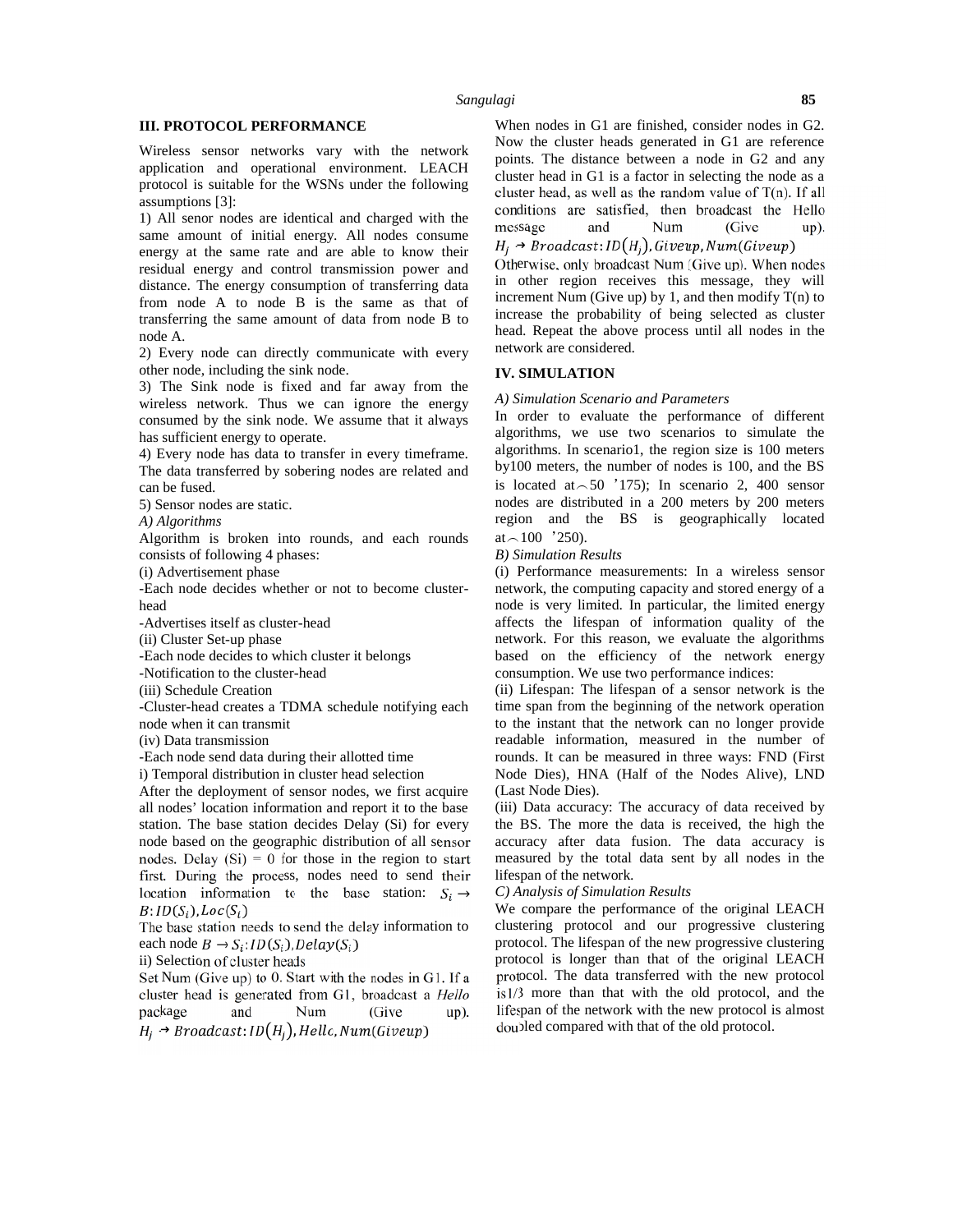*D) Simulation Model*

In this simulation model we consider "N" number of nodes in the area of length "L" and breadth "B" . In our model we consider parameter such as battery life of each node which is varied over an arbitrary range of values.

In the synthetic scenario simulation "N" nodes are randomly placed in L\*B square meter field. Each node transmits a maximum of "P" packtes at various times during simulation and their transmission range is "R" meters. If suppose one node is used in one route then it should not be used in other route to avoid collision of data while transmission. To achieve this we use a status factor which indicates the status of each node.

.*Algorithm A*

Begin

1.Get max\_nodes.

2. Get the position of each node $(z[1.x,z[1.y[1])$ 

3. Consider node with a nodeid=0.

4. Find the distance between nodeid and all other nodes. Distance =sqrt $\{(y2-y1)^2 + (x2-x1)^2\}X1$  and y1 are position of current node, x2 and y2 are position of the node from which the distance is to be calculated.

5. If(the distance <transmission range)

Then

If(z[node\_un].nodeenergy>th)

Then update the neighbor's of current node in neighbor table

6. Repeat the above steps for all other nodes. End.

Explanation**:** First take the maximum number of nodes from user. Then get position of each node. Consider the first node with value of zero. Find the distance of node from all neighbor nodes by the distance formula. If the distance is within the transmission range and node energy is greater than the threshold energy then update the neighbor's of current node in neighbor table.

#### *Algorithm B*

Begin

1.Get source and destination node id's from the user(source=sr, destination=d)

2.Get all information about each node and its neighbor from neighbor table

 $Z[i].nb[i]=1:j$  is neighbor of i

3.Check for destination if destination is neighbor of source then display direct path from source to destination

4.From the source node start finding the route to destination, first consider the neighbor's of source node, check there status and then select the node with highest energy(node energy==z[].node energy).

5.Next make that node as source and continue the same access till the destination is reached.(Repeat step4)

6.The nodes which are used in previous route are kept in sleep mode (status factor==1:s[i].b==1;which means that node i is in sleep mode) so that these should not be used in next path.

7.Again same procedure is applied to find the different possible paths from source to destination and store the each path in route array in the sequence as follows.

8.Hop count: energy available: path from source to destination

9.Store all possible paths in a structure z[].rout[] End.

Explanation: Get the source and destination node id's from the keyboard and collects all information about each node and its neighbors table. If destination is neighbor of source then display as direct path from source to destination. From the source node start finding the route to destination, first consider the neighbor's of source node, check there status and then select the node with highest energy. Next make the node as source and continue same process till the destination is reached. The nodes which are used to previous route are kept in sleep mode; the same procedure is applied to find the different possible paths from source to destination.

*E) Simulation Procedure*

Consider the simulation procedure as follows

Begin

1.Generate the network topology with the given number of nodes.

2.Update the information of all nodes in network.

3.Discover all possible routes for given source and destination nodes.

4.Apply the proposed model to send the data from source to destination.

5.Compute the performance of the system.

End**.**

*F) Simulation Inputs*

To illustrate some results of simulation, we have taken  $N=50$ ,  $L=50$  and  $B=50$ ,  $R=10$  meters, rate change pos=0, threshold energy=5.

#### **V. RESULTS AND DISCUSSION**

In this Section, as a measure of performance we analyze the simulation results of our proposed scheme. The results that we will present here demonstrate the effectiveness of our approach. We have run the experiment for several times, and the results presented here are an average of those experiments.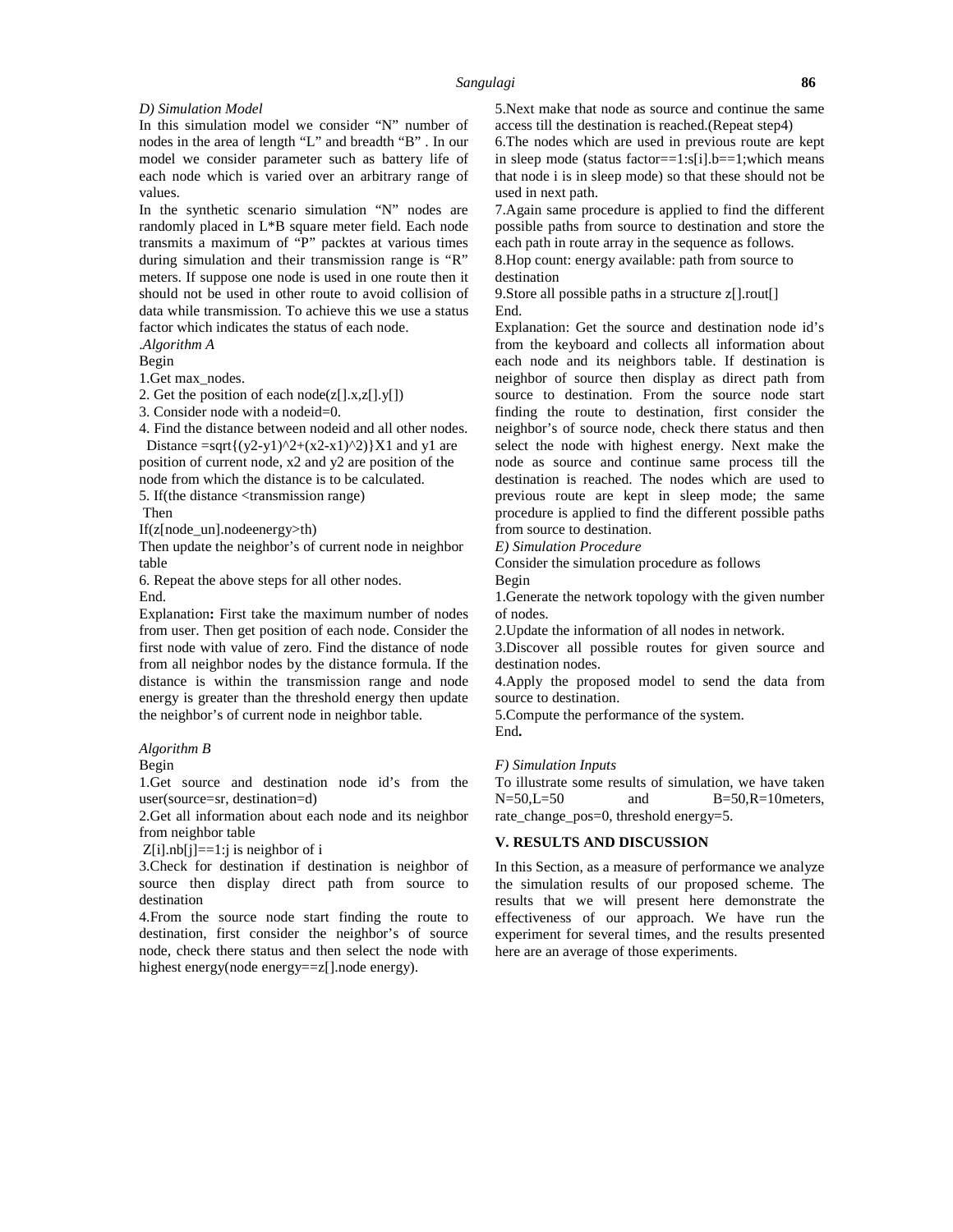

**Fig. 4.** FND VsThe distance between cluster heads.

Fig. 4 represents the change of First Node Dies over the distance between cluster heads. The lifespan of the network increases when the distance between cluster heads increases and reaches the cap when the distance is around 35 and 40. As we can see, the lifespan of the network increases when the distance between clusters heads increases. Fig. 5 shows the change of Half Node Dies over the distance between cluster heads. As we can see, the lifespan of the network increases when the distance between cluster heads increases. After that, when the distances increases further, the number of cluster heads goes down, and the energy consumption of the network goes up, which leads to the decline of the lifespan and data accuracy.



**Fig. 5.** HND vs the distance between cluster heads.



**Fig. 6.** LND vs the distance between cluster heads.

Fig. 6 shows the change of Last Node Dies over the distance between cluster heads. As we can see, the lifespan of the network increases when the distance between cluster heads increases. After that, when the distances increases further, the number of cluster heads goes down, and the energy consumption of the network goes up, which leads to the decline of the lifespan and data accuracy.

#### **VI. CONCLUSION**

Cluster head selection is a main concern in clustering based routing. Cluster head should be selected in such a way that it should cover all the nodes in the cluster as well as it should be near to the sink node in order to prolong the overall network lifetime.